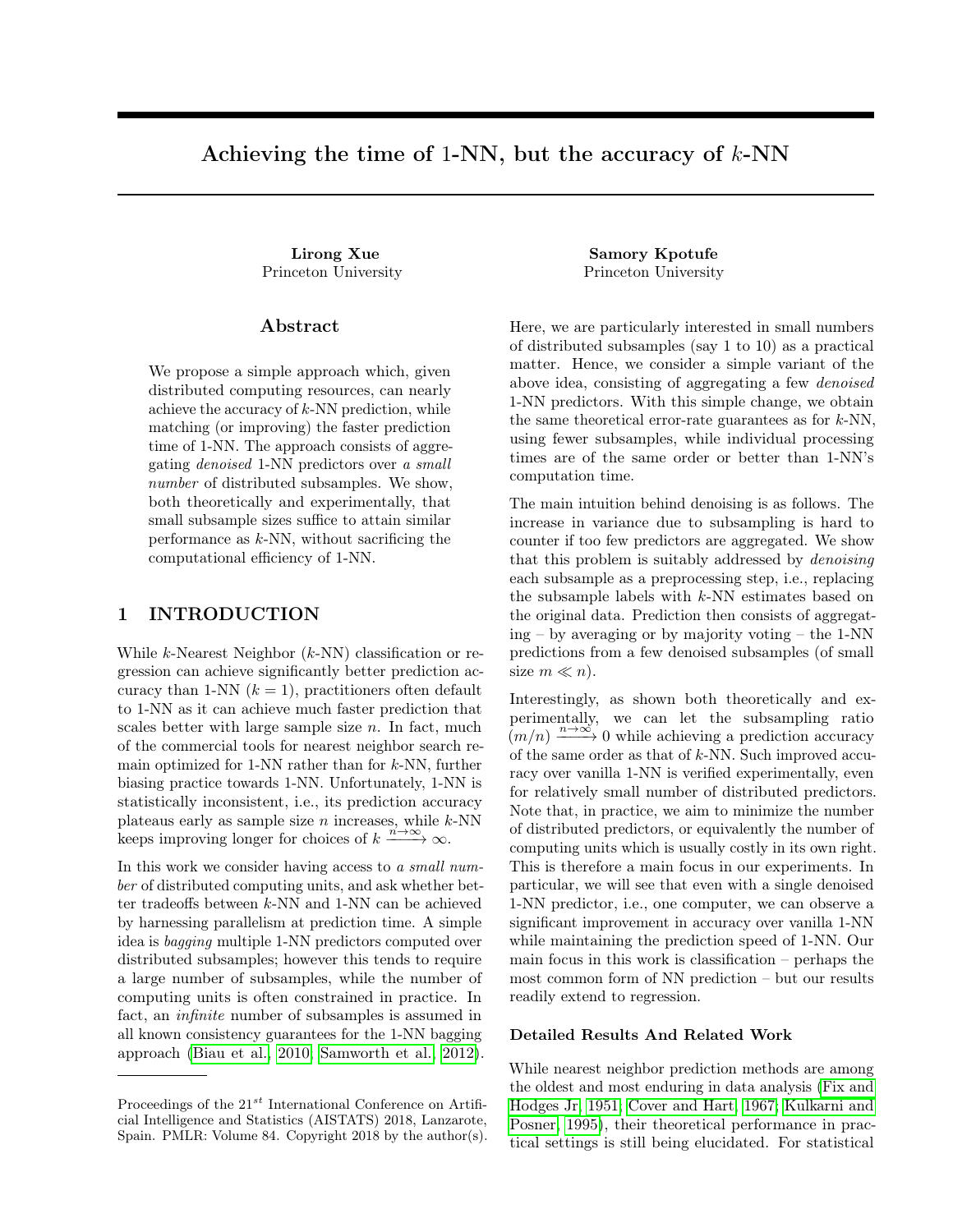consistency, it is well known that one needs a number  $k \xrightarrow{n \to \infty} \infty$  of neighbors, i.e., the vanilla 1-NN method is inconsistent for either regression or classification [\(De](#page-8-5)[vroye et al., 1994\)](#page-8-5). In the case of regression, [Kpotufe](#page-8-6)  $(2011)$  shows that convergence rates  $(l_2 \text{ excess error})$ over Bayes) behave as  $O(n^{-2/(2+d)})$ , for Lipschitz regression functions over data with intrinsic dimension d; this then implies a rate of  $O(n^{-1/(2+d)})$  for binary classification via known relations between regression and classification rates (see e.g. [Devroye et al.](#page-8-7) [\(1996\)](#page-8-7)). Similar rates are recovered in [\(Cannings et al., 2017\)](#page-8-8) under much refined parametrization of the marginal input distribution, while a recent paper of [Moscovich](#page-8-9) [et al.](#page-8-9) [\(2016\)](#page-8-9) recovers similar rates in semisupervised settings.

Such classification rates can be sharpened by taking into account the noise margin, i.e., the mass of data away from the decision boundary. This is done in the recent work of [Chaudhuri and Dasgupta](#page-8-10) [\(2014\)](#page-8-10) which obtain faster rates of the form  $O(n^{-\alpha(\beta+1)/(2\alpha+d)})$  – where the regression function is assumed  $\alpha$ -smooth – which can be much faster for large  $\beta$  (characterizing the noise margin). However such rates require large number of neighbors  $k = O(n^{2\alpha/(2\alpha+d)})$  growing as a root of sample size  $n$ ; such large  $k$  implies much slower prediction time in practice, which is exacerbated by the scarcity of optimized tools for  $k'$  nearest neighbor search. In contrast, fast commercial tools for 1-NN search are readily available, building on various space partitioning data structures [\(Krauthgamer and Lee,](#page-8-11) [2004;](#page-8-11) [Clarkson, 2005;](#page-8-12) [Beygelzimer et al., 2006;](#page-8-13) [Gionis](#page-8-14) [et al., 1999\)](#page-8-14).

In this work we show that the classification error of the proposed approach, namely aggregated denoised 1- NN's, is of the same optimal order  $\widetilde{O}(n^{-\alpha(\beta+1)/(2\alpha+d)})$ plus a term  $\tilde{O}(m^{-\alpha(\beta+1)/d})$  where  $m \leq n$  is the subsample size used for each denoised 1-NN. This additional term, due to subsampling, is of lower order provided  $m = \tilde{\Omega}(n^{d/(2\alpha+d)})$ ; in other words we can let the subsampling ratio  $(m/n) = \tilde{\Omega}(n^{-2\alpha/(2\alpha+d)}) \xrightarrow{n \to \infty} 0$  while achieving the same rate as k-NN. We emphasize that the smaller the subsampling ratio, the faster the prediction time: rather than just maintaining the prediction time of vanilla 1-NN, we can actually get considerably better prediction time using smaller subsamples, while at the same time considerably improving prediction accuracy towards that of k-NN. Finally notice that the theoretical subsampling ratio of  $\tilde{\Omega}(n^{-2\alpha/(2\alpha+d)})$  is best with smaller d, the intrinsic dimension of the data, which is not assumed to be known a priori. Such intrinsic dimension d is smallest for structured data in  $\mathbb{R}^D$ , e.g. data on an unknown manifold, or sparse data, and therefore suggests that much smaller subsamples – hence faster prediction times – are possible

with structured data while achieving good prediction accuracy.

As mentioned earlier, the even simpler approach of bagging 1-NN predictors is known to be consistent [\(Biau](#page-8-15) [and Devroye, 2010;](#page-8-15) [Biau et al., 2010;](#page-8-0) [Samworth et al.,](#page-8-1) [2012\)](#page-8-1), however only in the case of an infinite bag size, corresponding to an infinite number of computing units in our setting – we assume one subsample per computing unit so as to maintain or beat the prediction time of 1-NN. Interestingly, as first shown in [\(Biau and](#page-8-15) [Devroye, 2010;](#page-8-15) [Biau et al., 2010\)](#page-8-0), the subsampling ratio  $(m/n)$  can also tend to 0 as  $n \to \infty$ , while achieving optimal prediction rates (for fixed  $\alpha = 1, \beta = 0$ ), albeit assuming an infinite number of subsamples. In contrast we show optimal rates – on par with those of  $k-NN$  – for even one denoised subsample. This suggests, as verified experimentally, that few such denoised subsamples are required for good prediction accuracy.

The recent work of [Kontorovich and Weiss](#page-8-16) [\(2015\)](#page-8-16), of a more theoretical nature, considers a similar question as ours, and derives a penalized 1-NN approach shown to be statistically consistent unlike vanilla 1- NN. The approach of [Kontorovich and Weiss](#page-8-16) [\(2015\)](#page-8-16) roughly consists of finding a subsample of the data whose induced 1-NN achieves a significant margin between classes (two classes in that work). Unfortunately finding such subsample can be prohibitive (computable in time  $O(n^{4.376})$  in the large data regimes of interest here. In contrast, our training phase only involves random subsamples, and cross-validation over a denoising parameter  $k$  (i.e., our training time is akin to the usual k-NN training time).

Finally, unlike in the above cited works, our rates are established for multiclass classification (for the sake of completion), and depend logarithmically on the number of classes. Furthermore, as stated earlier, our results extend beyond classification to regression, and in fact are established by first obtaining regression rates for estimating the so-called regression function  $\mathbb{E}[Y|X]$ .

Paper outline. Section [2](#page-1-0) presents our theoretical setup and the prediction approach. Theoretical results are discussed in Section [3,](#page-2-0) and the analysis in Section [4.](#page-3-0) Experimental evaluations on real-world datasets are presented in Section [5.](#page-6-0)

# <span id="page-1-0"></span>2 PRELIMINARIES

#### 2.1 Distributional Assumptions

Our main focus is classification, although our results extend to regression. Henceforth we assume we are given an i.i.d. sample  $(X, Y) = (X_i, Y_i)_1^n$  where  $X \in$  $\mathcal{X} \subset \mathbb{R}^D$ , and  $Y \in [L] \doteq \{1, 2, \ldots, L\}.$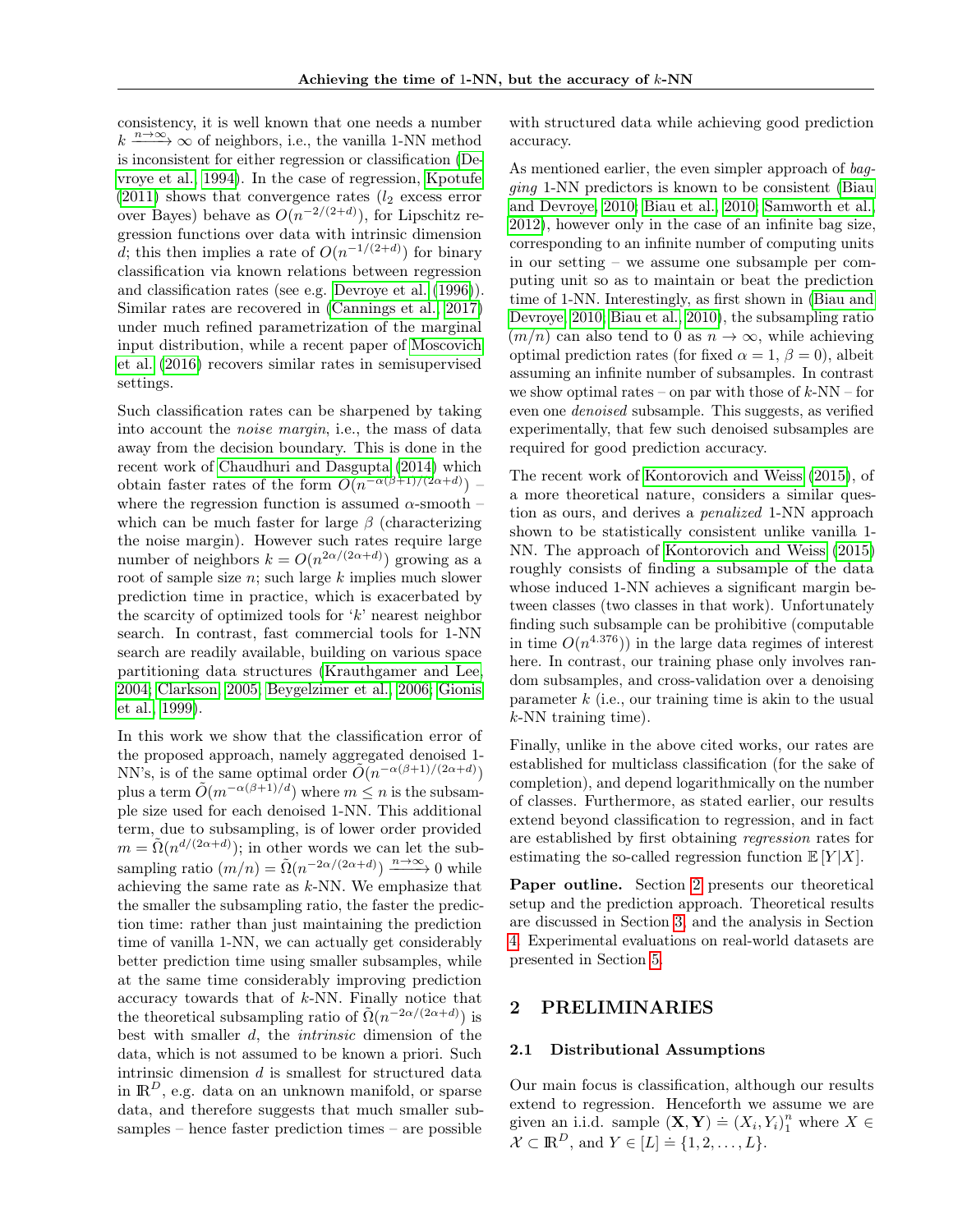The conditional distribution  $P_{Y|X}$  is fully captured by the so-called *regression function*, defined as  $\eta : \mathcal{X} \mapsto$  $[0, 1]^L$ , where  $\eta_i(x) = \mathbb{P}(Y = i | X = x)$ . We assume the following on  $P_{X,Y}$ .

Assumption 1 (Intrinsic dimension and regularity of  $P_X$ ). First, for any  $x \in \mathcal{X}$  and  $r > 0$ , define the ball  $B(x,r) = \{x' \in \mathcal{X} : ||x - x'|| \le r\}$ . We assume, there exists an integer  $d$ , and a constant  $C_d$  such that, for all  $x \in \mathcal{X}, r > 0$ , we have  $P_X(B(x,r)) \geq C_d r^d \wedge 1$ .

In this work d is unknown to the procedure. However, as is now understood from previous work (see e.g. [Kpotufe](#page-8-6) [\(2011\)](#page-8-6)), the performance of NN methods depends on such intrinsic d. We will see that the performance of the approach of interest here would also depends on such unknown d. In particular, as is argued in [\(Kpotufe, 2011\)](#page-8-6), d is low for low-dimensional manifolds, or sparse data, so we would think of  $d \ll D$ for structured data. Note that the above assumption also imposes regularity on  $P_X$ , namely by ensuring sufficient mass locally on  $\mathcal X$  (so that NNs of a point x are not arbitrarily far from it).

<span id="page-2-3"></span>**Assumption 2** (Smoothness of  $\eta$ ). The function  $\eta$  is  $(\lambda, \alpha)$ -Hölder for some  $\lambda > 0, 0 < \alpha \leq 1$ , i.e.,

$$
\forall x, x' \in \mathcal{X}, \quad \|\eta(x) - \eta(x')\|_{\infty} \leq \lambda \|x - x'\|^{\alpha}.
$$

We will use the following version of Tsybakov's noise condition [\(Audibert and Tsybakov, 2007\)](#page-8-17), adapted to the multiclass setting.

<span id="page-2-4"></span>Assumption 3 (Tsybakov noise condition). For any  $x \in \mathcal{X}$ , let  $\eta_{(l)}(x)$  denote the *l*'th largest element in  $\{\eta_l(x)\}_{l=1}^L$ . There exists  $\beta > 0$ , and  $C_\beta > 0$  such that

$$
\forall t > 0, \quad \mathbb{P}\left( \left| \eta_{(1)}(X) - \eta_{(2)}(X) \right| \leq t \right) \leq C_{\beta} t^{\beta}.
$$

#### 2.2 Classification Procedure

For any classifier  $h : \mathcal{X} \mapsto [L]$ , we are interested in the 0-1 classification error

$$
err(h) = \mathbb{P}_{X,Y} (h(X) \neq Y).
$$

It is well known that the above error is mimimized by the *Bayes* classifier  $h^*(x) \doteq \arg\max_l \eta_l(x)$ . Therefore, for any estimated classifier  $\hat{h}$ , we are interested in the excess error  $err(\hat{h}) - err(h^*)$ . We first recall the following basic nearest neighbor estimators.

<span id="page-2-2"></span>**Definition 1** (k-NN prediction). Given  $k \in \mathbb{N}$ , let  $kNN-I(x)$  denote the indices of the k nearest neighbors of  $x$  in the sample  $X$ . Assume, for simplicity, that ties are resolved so that  $|kNN-I(x)| = k$ . The k-NN classifier can be defined via the regression estimate  $\hat{\eta}: \mathcal{X} \mapsto [0, 1]^L$ , where

$$
\hat{\eta}_l(x) \doteq \frac{1}{k} \sum_{i \in k\text{NN-I}(x)} \mathbf{1} \{ Y_i = l \}.
$$

The k-NN classifier is then obtained as:

$$
h_{\hat{\eta}}(x) = \operatorname*{argmax}_{l} \hat{\eta}_l(x).
$$

Finally we let  $r_k(x)$  denote the distance from x to its k-th nearest neighbor.

We can now formally describe the approach considered in this work.

Definition 2 (Denoised 1-NN). Consider a random subsample (without replacement)  $X'$  of X of size  $m \leq n$ . For any  $x \in \mathcal{X}$ , let  $NN(\mathbf{X}'; x)$  denote the nearest neighbor of  $x$  in  $X'$ . The denoised 1-NN estimate at x is given as  $\hat{h}(x) = h_{\hat{\eta}}(NN(\mathbf{X}'; x))$ , where  $h_{\hat{\eta}}$  is as defined above for some fixed k.

This estimator corresponds to 1-NN over a sample  $X'$ where each  $X'_i \in \mathbf{X}'$  is **prelabeled** as  $h_{\hat{\eta}}(X'_i)$ .

The resulting estimator, which we denote subNN for simplicity, is defined as follows.

**Definition 3** (subNN). Let  $\{\hat{h}_i\}_{i=1}^I$ , denote denoised 1-NN estimators defined over I independent subsamples of size  $m$  (i.e., the  $I$  sets of indices corresponding to each subsample are picked independently, although the indices in each set are picked with replacement in [n]). At any  $x \in \mathcal{X}$ , the subNN estimate  $\bar{h}(x)$  is the majority label in  $\{\hat{h}_i(x)\}_{i=1}^I$ .

It is clear that the subNN estimate can be computed in parallel over  $I$  machines, while the final step – namely, computation of the majority vote – takes negligible time. Thus, we will view the prediction time complexity at any query x as the average time (over  $I$  machines) it takes to compute the 1-NN of  $x$  on each subsample. This time complexity gets better as  $(m/n) \to 0$ . Furthermore, we will show that, even with relatively small I (increasing variability), we can let  $(m/n)$  get small while attaining an excess error on par with that of k-NN (here  $h_{\hat{\eta}}$ ). This is verified experimentally.

# <span id="page-2-0"></span>3 OVERVIEW OF RESULTS

<span id="page-2-1"></span>Our main theoretical result, Theorem [1](#page-2-1) below, concerns the statistical performance of subNN. The main technicality involves characterizing the effect of subsampling and denoising on performance. Interestingly, the rate below does not depend on the number I of subsamples: this is due to the averaging effect of taking majority vote accross the I submodels, and is discussed in detail in Section [4](#page-3-0) (see proof and discussion of Lemma [2\)](#page-4-0). In particular, the rate is bounded in terms of a bad event that is unlikely for a random submodel, and therefore unlikely to happen for a majority.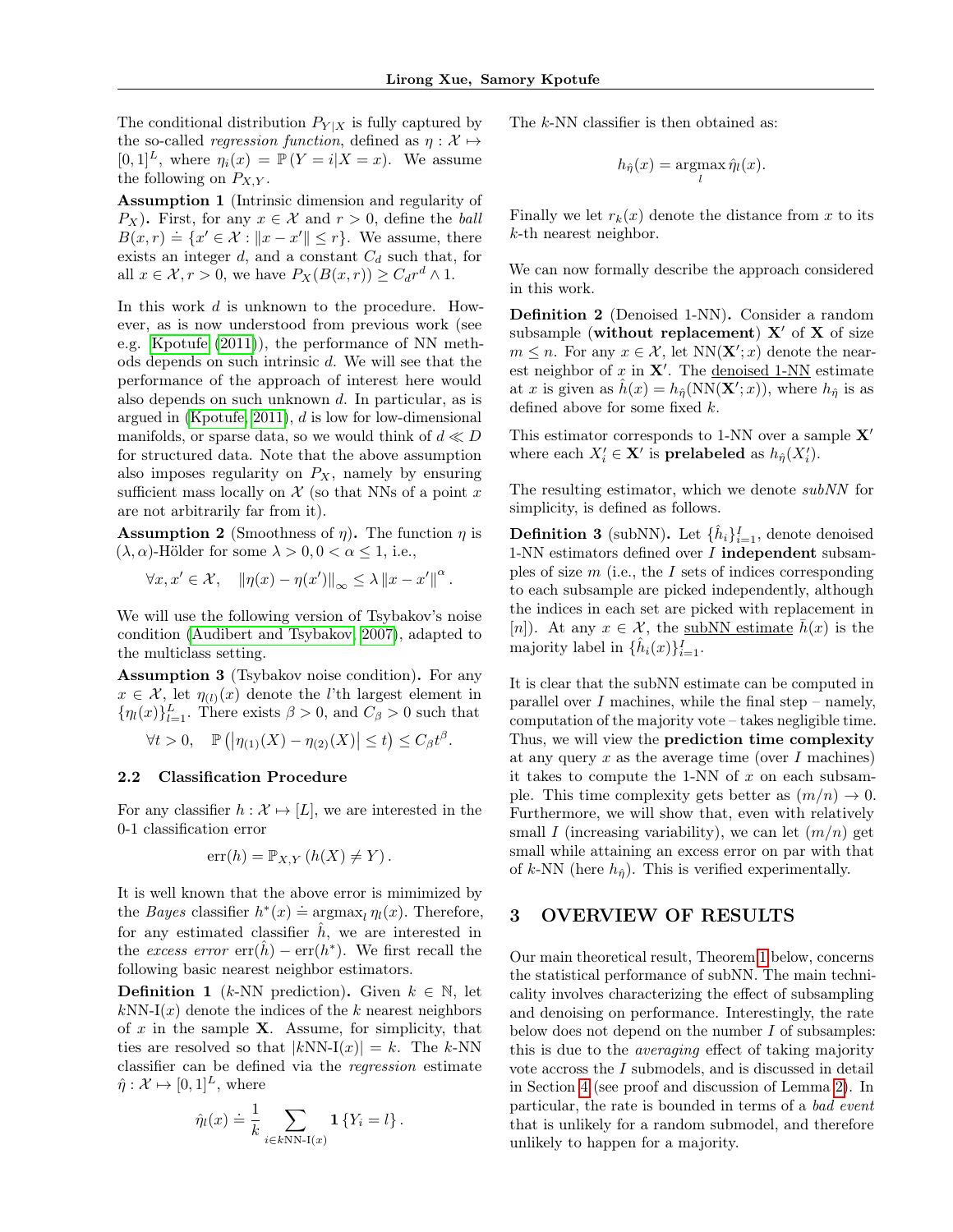**Theorem 1.** Let  $0 < \delta < 1$ . Let V denote the VC dimension of balls on  $\mathcal X$ . With probability at least  $1-L\delta$ , there exists a choice of  $k \in [n]$ , such that the estimate  $h$  satisfies

$$
err(\bar{h}) - err(h^*) \leq C_1 \cdot \left(\frac{\mathcal{V}\ln(Ln/\delta)}{n}\right)^{\alpha(\beta+1)/(2\alpha+d)}
$$

$$
+ C_2 \cdot \left(\frac{\mathcal{V}\ln(m/\delta)}{m}\right)^{\alpha(\beta+1)/d},
$$

#### for constants  $C_1, C_2$  depending on  $P_{X,Y}$ .

The first term above is a function of the size  $n$  of the original sample, and recovers the recent optimal bounds for k-NN classification of [Chaudhuri and Dasgupta](#page-8-10) [\(2014\)](#page-8-10). We note however that the result of [Chaudhuri](#page-8-10) [and Dasgupta](#page-8-10) [\(2014\)](#page-8-10) concerns binary classification, while here we consider the more general setting of multiclass. Matching lower bounds were established earlier in [\(Audibert and Tsybakov, 2007\)](#page-8-17).

The second term, a function of the subsample size  $m$ , characterizes the additional error (over vanilla k-NN  $h_{\hat{n}}$  due to subsampling and due to using 1-NN's at prediction time. As discussed earlier in the introduction, the first term dominates (i.e. we recover the same rates as for  $k$ -NN) whenever the subsampling ratio  $(m/n) = \tilde{\Omega}(n^{-\alpha/(2\alpha+d)})$  which goes to 0 as  $n \to \infty$ . This is remarkable in that it suggests smaller subsample sizes are sufficient (for good accuracy) in the large sample regimes motivating the present work. We will see later that this is also supported by experiments.

As mentioned earlier, similar vanishing subsampling ratios were shown for bagged 1-NN in [\(Biau and Devroye,](#page-8-15) [2010;](#page-8-15) [Biau et al., 2010;](#page-8-0) [Samworth et al., 2012\)](#page-8-1), but assuming an infinite number of subsamples. In contrast the above result holds for any number of subsamples, and the improvements over 1-NN are supported in experiments over varying number of subsamples, along with varying subsampling ratios.

The main technicalities and insights in establishing Theorem [1](#page-2-1) are discussed in Section [4](#page-3-0) below, with some proof details relegated to the appendix.

# <span id="page-3-0"></span>4 ANALYSIS OVERVIEW

The proof of Theorem [1](#page-2-1) is obtained by combining the statements of Propositions [2](#page-4-1) and [3](#page-5-0) below. The main technicality involved is in establishing Proposition [3](#page-5-0) which brings together the effect of noise margin  $\beta$ , smoothness  $\alpha$ , and the overall error due to denoising over a subsample. We overview these supporting results in the next subsection, followed by the proof of Theorem [1.](#page-2-1)

#### 4.1 Supporting Results

Theorem [1](#page-2-1) relies on first establishing a rate of convergence for the k-NN regression estimate  $\hat{\eta}$ , used in denoising the subsamples. While such rates exist in the literature under various assumptions (see e.g. [Kpotufe](#page-8-6)  $(2011)$ , we require a *high-probability* rate that holds uniformly over all  $x \in \mathcal{X}$ . This is given in Proposition [1](#page-3-1) below, and is established for our particular setting where Y takes discrete multiclass values (i.e.  $\hat{\eta}$  and  $\eta$  are both multivariate functions). Its proof follows standard techniques adapted to our particular aim, and is given in the appendix (supplementary material).

<span id="page-3-1"></span>**Proposition 1** (Uniform  $k$ -NN regression error). Let  $0 < \delta < 1$ . Let  $\hat{\eta}$  denote the k-NN regression estimate in Definition [1.](#page-2-2) The following holds for a choice of  $k = O\left(\left(\ln \frac{nL}{\delta}\right)^{\frac{d}{2\alpha+d}} (nC_d)^{\frac{2\alpha}{2\alpha+d}}\right)$ . With probability at least  $1-2\delta$  over  $(\mathbf{X}, \mathbf{Y})$ , we have simultaneously for all  $x \in \mathcal{X}$ :

$$
\|\hat{\eta}(x) - \eta(x)\|_{\infty} \le C \left(\frac{\mathcal{V}\ln(nL/\delta)}{nC_d}\right)^{\frac{\alpha}{2\alpha+d}}
$$

where C is a function of  $\alpha$ ,  $\lambda$ .

The above statement is obtained, by first remarking that, under structural assumptions on  $P_X$ , (namely that there is sizable mass everywhere locally on  $\mathcal{X}$ ), nearest neighbor distances can be uniformly bounded with high-probability. Such nearest neighbor distances control the bias of the k-NN estimator, while its variance behaves like  $O(1/k)$ .

Such a uniform bound on NN distances is given in Lemma [1](#page-3-2) below following standard insights.

<span id="page-3-2"></span>**Lemma 1** (Uniform bound on NN distances  $r_k$ ). As in Definition [1,](#page-2-2) let  $r_k(x)$  denote the distance from  $x \in \mathcal{X}$ to its k'th nearest neighbor in a sample  $\mathbf{X} \sim P_X^n$ . Then, with probability at least  $1 - \delta$  over X, the following holds for all  $k \in [n]$ :

$$
\sup_{x \in \mathcal{X}} r_k(x) \le \left(\frac{3}{C_d}\right)^{\frac{1}{d}} \cdot \max\left(\frac{k}{n}, \frac{\mathcal{V}\ln 2n + \ln \frac{8}{\delta}}{n}\right)^{\frac{1}{d}}.
$$

#### 4.2 SubNN Convergence

x∈X

We are ultimately interested in the particular regression estimates induced by subsampling: the denoised 1- NN estimates  $\hat{h}$  over a subsample can be viewed as  $\hat{h} = \operatorname{argmax}_{l \in [L]} \hat{\eta}_l^{\dagger}$  for a regression estimate  $\hat{\eta}^{\dagger}(x) =$  $\hat{\eta}(NN(\mathbf{X}';x))$ , i.e.,  $\hat{\eta}$  evaluated at the nearest neighbor  $NN(X'; x)$  of x in X'. Our first step is to relate the error of  $\hat{\eta}^{\sharp}$  to that of  $\hat{\eta}$ . Here again the bound on NN distances of Lemma [1](#page-3-2) above comes in handy since  $\hat{\eta}^{\sharp}$ can be viewed as introducing additional bias to  $\hat{\eta}$ , a bias which is in turn controlled by the distance from a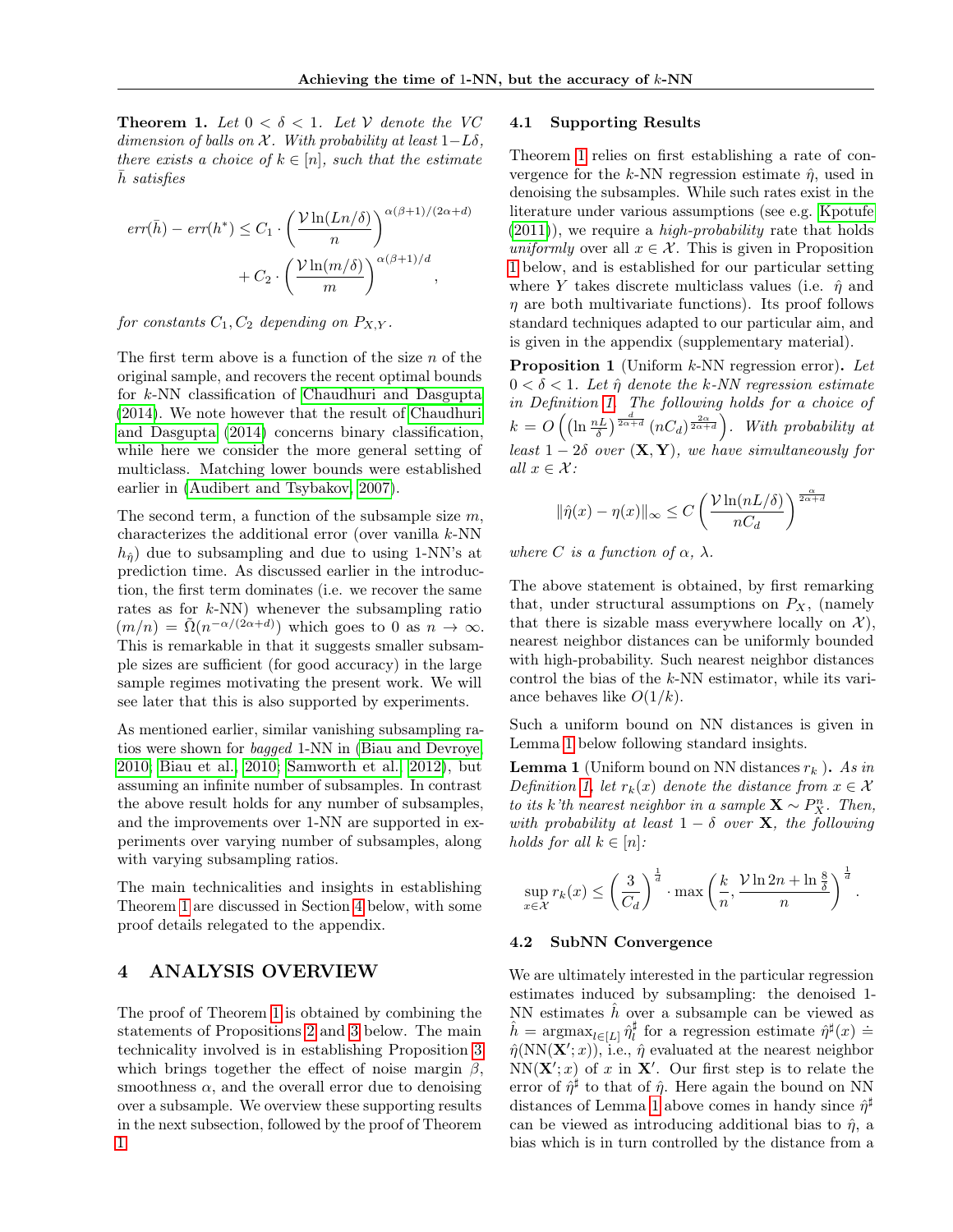query x to its NN in the subsample  $X'$ . By the above lemma, this distance is of order  $\tilde{O}(m^{-1/d})$ , introducing a bias of order  $\tilde{O}(m^{-\alpha/d})$  given the smoothness of  $\eta$ .

Thus, combining the above two results yields the following regression error on denoised estimates.

<span id="page-4-1"></span>Proposition 2 (Uniform convergence of denoised 1-NN regression). Let  $0 < \delta < 1$ . Let  $\hat{\eta}$  denote the k-NN regression estimate in Definition [1.](#page-2-2) Let  $X'$  denote a subsample (without replacement) of **X.** Define the denoised 1-NN estimate  $\hat{\eta}^{\sharp}(x) \doteq$  $\hat{\eta}(NN(\mathbf{X}';x)).$  The following holds for a choice of  $k = O\left((\mathcal{V} \ln \frac{nL}{\delta})^{\frac{d}{2\alpha+d}} (nC_d)^{\frac{2\alpha}{2\alpha+d}}\right)$ . With probability at least  $1-3\delta$  over  $(X, Y)$ , and  $X'$ , we have simultaneously for all  $x \in \mathcal{X}$ :

$$
\begin{aligned} \|\hat{\eta}^\sharp(x)-\eta(x)\|_\infty \leq & C \left(\frac{\mathcal{V}\ln(nL/\delta)}{nC_d}\right)^{\frac{\alpha}{2\alpha+d}} \\ & + C \left(\frac{\mathcal{V}\ln(m/\delta)}{mC_d}\right)^{\frac{\alpha}{d}}, \end{aligned}
$$

where C is a function of  $\alpha$ ,  $\lambda$ .

*Proof.* Define  $x' = NN(X';x)$  so that  $\hat{\eta}^{\sharp}(x) = \hat{\eta}(x')$ . We then have the two parts decomposition:

$$
\begin{aligned} &\|\hat{\eta}^{\sharp}(x) - \eta(x)\|_{\infty} = \|\hat{\eta}(x') - \eta(x)\|_{\infty} \\ &\leq \|\hat{\eta}(x') - \eta(x')\|_{\infty} + \|\eta(x') - \eta(x)\|_{\infty} \\ &\leq C\left(\frac{\mathcal{V}\ln(nL/\delta)}{nC_d}\right)^{\frac{\alpha}{2\alpha+d}} + \|\eta(x') - \eta(x)\|_{\infty}, \quad (1) \end{aligned}
$$

where the last inequality follows (with probability  $1 2\delta$ ) from Proposition [1.](#page-3-1)

To bound the second term in inequality [\(1\)](#page-4-2), notice that  $X'$  can be viewed as m i.i.d. samples from  $P_X$ . Therefore  $||x'-x||$  can be bounded using Lemma [1.](#page-3-2) Therefore by smoothness condition on  $\eta$  in Assumption [2,](#page-2-3) we have with probability at least  $1-\delta$ , simultaneously for all  $x \in \mathcal{X}$ :

$$
\|\eta(x') - \eta(x)\|_{\infty} \le \lambda \|x' - x\|^{\alpha}
$$
  
 
$$
\le \lambda \left(\frac{3\nu \ln 2m + 3 \ln \frac{8}{\delta}}{mC_d}\right)^{\frac{\alpha}{d}} \le C \left(\frac{\nu \ln \frac{m}{\delta}}{mC_d}\right)^{\frac{\alpha}{d}}.
$$
 (2)

 $\Box$ 

Combining [\(1\)](#page-4-2) and [\(2\)](#page-4-3) yields the statement.

<span id="page-4-0"></span>Next we consider aggregate regression error, i.e., the discrepancy  $(\eta_{h^*(x)}(x) - \eta_{\bar{h}(x)}(x))$  between the coordinates of  $\eta$  given by the labels  $h^*(x)$  and  $\bar{h}(x)$ . This will be bounded in terms of the error  $\phi(n,m)$  attainable by the individual denoised regression estimates (as bounded in the above proposition).

Lemma 2 (Uniform convergence of aggregate regression). Given independent subsamples  ${\{\mathbf X_i'\}}_{i=1}^I$  from  $(X, Y)$ , define  $\hat{\eta}_i^{\sharp}(x) = \hat{\eta}(NN(X_i'; x))$ , i.e., the regression estimate  $\hat{\eta}$  evaluated at the nearest neighbor  $NN(\mathbf{X}'_i; x)$  of x in  $\mathbf{X}'_i$ . Suppose there exists  $\phi = \phi(n, m)$ such that,

$$
\max_{i\in[I]}\mathbb{P}_{\mathbf{X},\mathbf{Y},\mathbf{X}_i'}\left(\exists x\in\mathcal{X},\, \|\hat{\eta}_i^{\sharp}(x)-\eta(x)\|_{\infty}>\phi\right)\leq\delta,
$$

for some  $0 < \delta < 1$ . Then, let  $\overline{h}$  denote the subNN estimate using subsamples  ${\{\mathbf{X}_i^\prime\}}_{i=1}^I$ . With probability at least  $1 - L\delta$  over the randomness in  $(\mathbf{X}, \mathbf{Y})$  and  $\{\mathbf{X}'_i\}^I_1$  $\frac{1}{1}$ , the following holds simultaneously for all  $x \in \mathcal{X}$ :

$$
\eta_{h^*(x)}(x) - \eta_{\bar{h}(x)}(x) \le 2\phi.
$$

Remark. Notice that in the above statement, the probability of error goes from  $\delta$  to  $L\delta$ , but does not depend on the number I of submodels. This is because of the averaging effect of the majority vote. For intuition, suppose B is a bad event and  $\mathbf{1}_{B_i}$  is whether B happens for submodel *i*. Suppose further that  $\mathbb{E} \mathbf{1}_{B_i} \leq \delta$  for all  $i.$  Then the likelihood of  $B$  happens for a majority of models (more than  $I/2$ ) is

$$
\mathbb{E} \mathbf{1} \left\{ \sum_i \mathbf{1}_{B_i} \ge I/2 \right\} \le \frac{2}{I} \cdot \mathbb{E} \sum_i \mathbf{1}_{B_i} \le 2\delta,
$$

<span id="page-4-2"></span>by a Markov inequality. We use this type of intuition in the proof, however over a sequence of related bad events, and using the fact that, the submodels' estimates are independent conditioned on X, Y.

*Proof.* The result is obtained by appropriately bounding the indicator  $\mathbf{1}\left\{\exists x : \eta_{h^*(x)}(x) - \eta_{\bar{h}(x)}(x) > 2\phi\right\}.$ 

Let  $\hat{h}_i$  denote the denoised 1-NN classifier on sample  $\mathbf{X}'_i$ , or for short, the *i*'th submodel. First notice that, if  $\bar{h}(x) = l$  for some label  $l \in [L]$ , then<br>the majority vote  $\bar{h}(x) = l$  for some label  $l \in [L]$ , then at least  $I/L$  submodels  $\hat{h}_i(x)$  predict l at x. In other words, we have

<span id="page-4-4"></span>
$$
\frac{L}{I} \sum_{i=1}^{I} \mathbf{1} \left\{ \hat{h}_i(x) = l \right\} \ge 1.
$$

<span id="page-4-3"></span>Therefore, fix  $x \in \mathcal{X}$ , and let  $\bar{h}(x) \doteq l$ ; we then have:

$$
\begin{split} \mathbf{1} \left\{ \eta_{h^*(x)}(x) - \eta_{\bar{h}(x)}(x) > 2\phi \right\} \\ &\doteq \mathbf{1} \left\{ \eta_{h^*(x)}(x) - \eta_l(x) > 2\phi \right\} \\ &\leq \frac{L}{I} \sum_{i=1}^I \mathbf{1} \left\{ \hat{h}_i(x) = l \right\} \mathbf{1} \left\{ \eta_{h^*(x)}(x) - \eta_l(x) > 2\phi \right\} \\ &\leq \frac{L}{I} \sum_{i=1}^I \mathbf{1} \left\{ \eta_{h^*(x)}(x) - \eta_{\hat{h}_i(x)}(x) > 2\phi \right\}. \end{split} \tag{3}
$$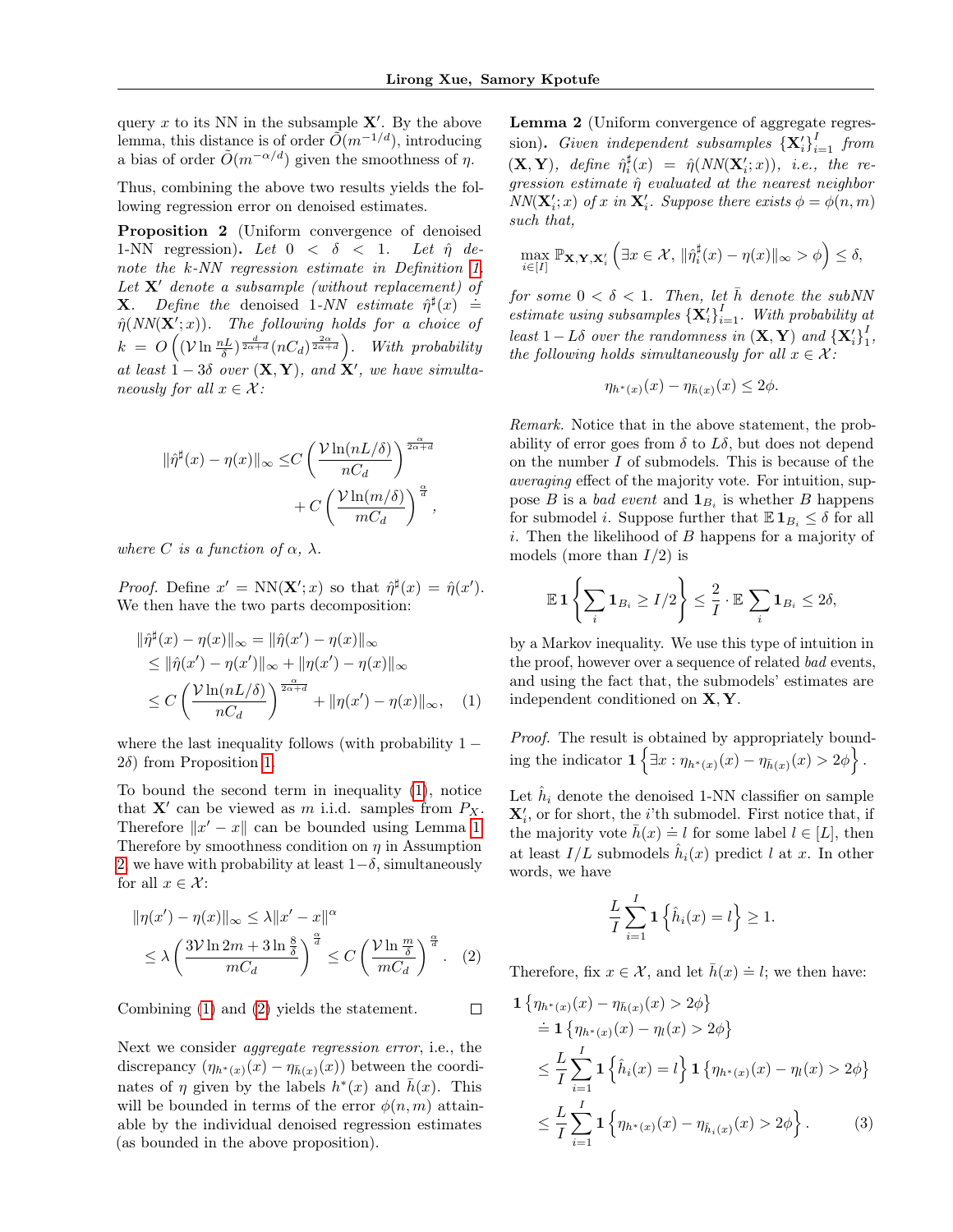We bound the above as follows. Suppose  $\hat{h}_i(x) \doteq l_i$ we bound the above as follows: Suppose  $h_i(x) = v_i$ <br>and  $h^*(x) = l^*$  for some labels  $l_i$  and  $l^*$  in [L]. Now, if  $\|\eta(x) - \hat{\eta}_i^{\sharp}(x)\|_{\infty} \leq \phi$ , then  $\eta_{l^*}(x) \leq \hat{\eta}_{i,l^*}^{\sharp}(x) + \phi$ and  $\eta_{l_i}(x) \geq \hat{\eta}_{i,l_i}^{\sharp}(x) - \phi$ . Also by definition we know that  $l_i = \hat{h}_i(x)$  is the maximum entry of  $\hat{\eta}_i^{\sharp}(x)$ , so  $\hat{\eta}_{i,l^*}^{\sharp}(x) \leq \hat{\eta}_{i,l_i}^{\sharp}(x)$ . Therefore

$$
\eta_{h^*(x)}(x) - \eta_{\hat{h}_i(x)}(x) \leq (\hat{\eta}_{i,l^*}^{\sharp}(x) + \phi) - (\hat{\eta}_{i,l_i}^{\sharp}(x) - \phi)
$$
  
= (\hat{\eta}\_{i,l^\*}^{\sharp}(x) - \hat{\eta}\_{i,l\_i}^{\sharp}(x)) + 2\phi \leq 2\phi.

In other words,  $\eta_{h^*(x)}(x) - \eta_{\hat{h}_i(x)}(x) > 2\phi$  only when  $\|\eta(x) - \hat{\eta}_i^{\sharp}(x)\|_{\infty} > \phi$ . Thus, bound [\(3\)](#page-4-4) to obtain:

$$
\mathbf{1}\left\{\eta_{h^*(x)}(x) - \eta_{\bar{h}(x)}(x) > 2\phi\right\}
$$
  

$$
\leq \frac{L}{I} \sum_{i=1}^I \mathbf{1}\left\{\|\eta(x) - \hat{\eta}_i^{\sharp}(x)\|_{\infty} > \phi\right\}
$$

.

.

Finally we use the fact that, for an event  $A(x)$ , we have  $\mathbf{1} \{ \exists x \in \mathcal{X} : A(x) \} = \sup_{x \in \mathcal{X}} \mathbf{1} \{ A(x) \}.$  Combine this fact with the above inequality to get:

$$
\begin{aligned}\n\mathbf{1} \left\{ \exists x \in \mathcal{X} : \eta_{h^*(x)}(x) - \eta_{\bar{h}(x)}(x) > 2\phi \right\} \\
&= \sup_{x \in \mathcal{X}} \mathbf{1} \left\{ \eta_{h^*(x)}(x) - \eta_{\bar{h}(x)}(x) > 2\phi \right\} \\
&\le \sup_{x \in \mathcal{X}} \frac{L}{I} \sum_{i=1}^I \mathbf{1} \left\{ \|\eta(x) - \hat{\eta}_i^{\sharp}(x)\|_{\infty} > \phi \right\} \\
&\le \frac{L}{I} \sum_{i=1}^I \sup_{x \in \mathcal{X}} \mathbf{1} \left\{ \|\eta(x) - \hat{\eta}_i^{\sharp}(x)\|_{\infty} > \phi \right\} \\
&= \frac{L}{I} \sum_{i=1}^I \mathbf{1} \left\{ \exists x \in \mathcal{X} : \|\eta(x) - \hat{\eta}_i^{\sharp}(x)\|_{\infty} > \phi \right\}\n\end{aligned}
$$

The final statement is obtained by integrating both sides of the inequality over the randomness in  $X, Y$  and the (conditionally) independent subsamples  $\{\mathbf{X}'_i\}^I_1$  $\frac{1}{1}$ .

Next, Proposition [3](#page-5-0) below states that the excess error of the subNN estimate  $\bar{h}$  can be bounded in terms of the aggregate regression error  $(\eta_{h^*} - \eta_{\bar{h}})$  considered in Lemma [2.](#page-4-0) In particular, the proposition serves to account for the effect of the *noise margin* parameter  $\beta$ towards obtaining faster rates than those in terms of smoothness  $\alpha$  only.

<span id="page-5-0"></span>**Proposition 3.** Suppose there exists  $\phi = \phi(n, m)$  such that, with probability at least  $1 - \delta$  over the randomness in  $(X, Y)$  and the subsamples  ${X'_i}_{i=1}^I$ , we have simultaneously for all  $x \in \mathcal{X}$ ,  $\eta_{h^*(x)}(x) - \eta_{\bar{h}(x)}(x) < 2\phi$ .

Then with probability at least  $1 - \delta$ , the excess classification error of the estimate  $\bar{h}$  satisfies:

$$
err(\bar{h}) - err(h^*) \le C_\beta (2\phi)^{\beta+1}.
$$

*Proof.* Since, for any classifier  $h$ ,  $\eta_{h(x)}(x) \doteq$  $\mathbb{P}(Y = h(x))$ , the excess error of the sub-NN classifier  $\bar{h}$  can be written as  $\mathbb{E}_X \left[ \eta_{h^*(X)}(X) - \eta_{\bar{h}(X)}(X) \right]$ .

Thus, the assumption in the proposition statement – that for all  $x \in X$ ,  $\eta_{h^*(x)}(x) - \eta_{\bar{h}(x)}(x) < 2\phi$  (with probability at least  $1 - \delta$ ) – yields a trivial bound of  $2\phi$  on the excess error. We want to refine this bound.

Let  $\eta_{(l)}(x)$  be the *l*-th largest entry in the vector  $\eta(x) =$  $\{\eta_l\}_{l=1}^{L}$ , and define  $\Delta(x) \doteq \eta_{(1)}(x) - \eta_{(2)}(x)$ .

Then at any fixed point  $x$ , we can refine the bound on excess error at x (namely  $\eta_{h^*(x)}(x) - \eta_{\bar{h}(x)}(x)$ ), by separately considering the following exhaustive conditions  $A(x)$  and  $B(x)$  on x:

A:  $\Delta(x) \geq 2\phi$ , in which case the excess error is 0. This follows from  $\eta_{(1)}(x) = \eta_{h^*(x)}(x)$  and that:

$$
\eta_{h^*(x)}(x) - \eta_{\bar{h}(x)}(x) < 2\phi \le \eta_{h^*(x)}(x) - \eta_{(2)}(x)
$$

In other words  $\eta_{\bar{h}(x)}(x)$  is larger than  $\eta_{(2)}$ , so equals  $\eta_{(1)}(x) \doteq \eta_{h*(x)}(x)$ .

B:  $\Delta(x)$  < 2 $\phi$ , in which case the excess error cannot be refined at  $x$ . However, the total mass of such  $x$ 's is at most  $C_{\beta}(2\phi)^{\beta}$  by Tsybakov's noise condition (Assumption [3\)](#page-2-4).

Combining these conditions, we have with probability at least  $1 - \delta$  that the excess error satisfies:

$$
err(\bar{h}) - err(h^*) = \mathbb{E}_X \left[ \eta_{h^*(X)}(X) - \eta_{\bar{h}(X)}(X) \right]
$$
  
\n
$$
\leq \mathbb{E}_X \left[ 0 \cdot \mathbf{1} \{ A(X) \} + 2\phi \cdot \mathbf{1} \{ B(X) \} \right]
$$
  
\n
$$
\leq 2\phi \cdot \mathbb{E} \left[ \mathbf{1} \{ B(X) \} \right] \leq 2\phi \cdot \mathbb{P} (\Delta(x) \leq 2\phi)
$$
  
\n
$$
\leq C_\beta (2\phi)^{\beta+1}.
$$

Combining the results of this section yield the main theorem whose proof is given next.

<span id="page-5-1"></span> $\Box$ 

#### 4.3 Proof Of Theorem [1](#page-2-1)

Our main result follows easily from Propositions [2](#page-4-1) and [3.](#page-5-0) This is given below.

*Proof.* Fix any  $0 < \delta < 1$ . Note that the conditions of Lemma [2](#page-4-0) are verified in Proposition [2,](#page-4-1) namely that, with probability  $1 - 3\delta$ , all regression errors (of submodels) are bounded by

$$
\phi \doteq C \left( \frac{\mathcal{V} \ln(Ln/\delta)}{n} \right)^{\alpha/(2\alpha+d)} + C \left( \frac{\mathcal{V} \ln(m/\delta)}{m} \right)^{\alpha/d}, \tag{4}
$$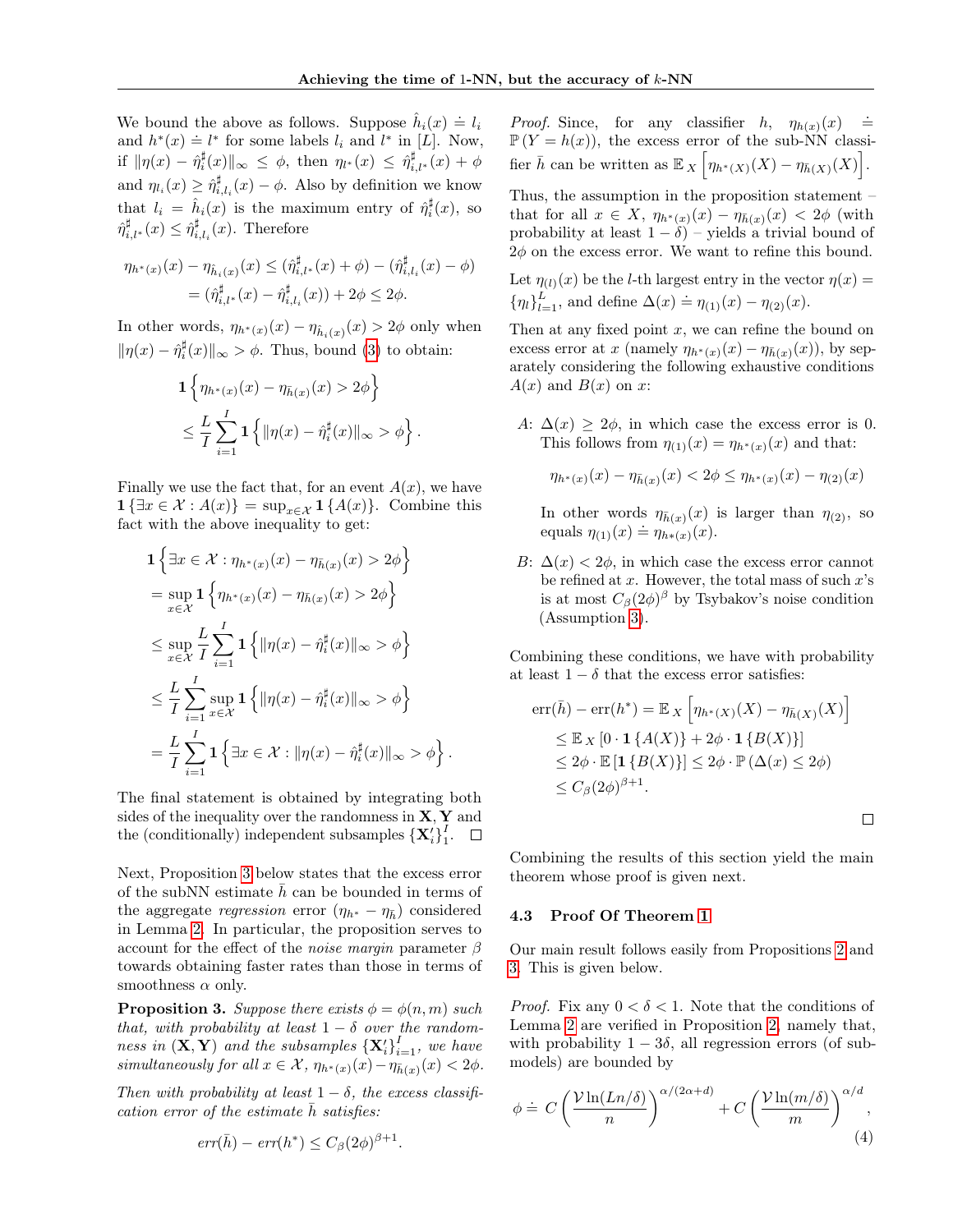| Name         | $\#\text{train}$ | $\#\text{test}$ | $\#$ dimension | $\# \text{classes}$ | Description                                     |  |  |
|--------------|------------------|-----------------|----------------|---------------------|-------------------------------------------------|--|--|
| MiniBooNE    | 120k             | 10k             | 50             |                     | Particle identification (Roe, 2010)             |  |  |
| TwitterBuzz  | 130k             | 10k             | 50             |                     | Buzz in social media (François Kawala, 2013)    |  |  |
| LetterBNG    | 34k              | 10k             | 16             | 26                  | English alphabet $(ML)$                         |  |  |
| NewsGroups20 | 11k              | 7.5k            | 130k           | 20                  | Document classification (Mitchell, 1999)        |  |  |
| YearPredMSD  | 34k              | 10k             | 90             | regression          | Release year of songs (Bertin-Mahieux, $2011$ ) |  |  |
| WineQuality  | 5.5k             | $1.0 {\rm k}$   | 12             | regression          | Quality of wine (Cortez, 2009)                  |  |  |

<span id="page-6-1"></span>Table 1: Datasets Used In Evaluating subNN

where C is a constant depending on  $\alpha$  and  $\lambda$ .

Next, the conditions of Proposition [3](#page-5-0) are obtained in Lemma [2](#page-4-0) with the same setting of  $\phi$ . It follows that with probability at least  $1 - 3L\delta$ , we have:

$$
\operatorname{err}(\bar{h}) - \operatorname{err}(h^*) \le C_\beta (2\phi)^{\beta+1},
$$

with  $\phi$  as in [\(4\)](#page-5-1). Given that  $g(x) = x^{\beta+1}$  is a convex function, we conclude by applying Jensen's inequality (viewing  $(1/2C) \cdot \phi$  as an average of two terms).  $\Box$ 

# <span id="page-6-0"></span>5 EXPERIMENTS

Experimental Setup. Data is standardized along each coordinate of X.

- Fitting subNN. We view the subsample size  $m$  and the number I of subsamples as exogenous parameters determined by the practical constraints of a given application domain. Namely, smaller m yields faster prediction and is driven by prediction time requirement, while larger I improves prediction error but is constrained by available computing units. However, much of our experiments concern the sensitivity of subNN to  $m$ and I, and yield clear insights into tradeoffs on these choices. Thus, for any fixed choice of  $m$  and  $I$ , we choose  $k$  by 2-fold cross-validation. The search for  $k$ is done in two stages: first, the best value  $k'$  (minimizing validation error) is picked on a log-scale  $\{2^i\}_{i=1}^{\lceil \log n \rceil}$ , then a final choice for  $k$  is made on a refined linear range  $[[k'/2] - 10 : 2k' + 10].$ 

- Fitting  $k$ -NN. The choice of  $k$  for vanilla  $k$ -NN is also made in two stages as above.

Table [1](#page-6-1) describes the datasets used in the experiments. We use  $k$ - $d$ -tree for fast NN search from Python scikit-learn for all procedures and all datasets except NewsGroups20, for which we perform a direct search (due to high-dimensionality and sparsity). As explained earlier, our main focus is on classification, however theoretical insights from previous sections extend to regression, as substantiated in this section.

Results. Our main experimental results are described in Table [2,](#page-7-0) showing the relative errors (error of the method divided by that of vanilla  $k$ -NN) and relative prediction time (prediction time divided by that of k-NN) for versions of  $subNN((m/n), I)$ , where  $m/n$  is the subsampling ratio used, and I is the number of subsamples. For regression datasets, the error is the MSE, while for classification we use 0-1 error. The prediction time reported for the subNN methods is the maximum time over the  $I$  subsamples plus aggregation time, reflecting the effective prediction time for the distributed-computing settings motivating this work. The results support our theoretical insights, namely that subNN can achieve accuracy close or matching that of  $k$ -NN, while at the same time achieving fast prediction time, on par or better than those of 1-NN.

- Sensitivity to m and I. As expected, better times are achievable with smaller subsample sizes, while better prediction accuracy is achievable as more subsamples tend to reduce variability. This is further illustrated for instance in Figure [1,](#page-7-1) where we vary the number of subsamples. Interestingly in this figure, for the Mini-Boone dataset, the larger subsampling ratio 0.75 yields the best accuracy over any number of subsamples, but the gap essentially disappears when enough subsamples are used. We thus have the following prescription in choosing  $m$  and  $I$ : while small values of  $I$  work generally well, large values of I can only improve accuracy; on the other hand, subsampling ratios of 0.1 yield good time-accuracy tradeoffs accross datasets.

- Benefits of denoising. In Figure [2,](#page-7-2) we compare subNN with pure bagging of 1-NN models. As suggested by theory, we see that the bagging approach does indeed require considerably more subsamples to significantly improve over the error of vanilla 1-NN. In contrast, the accuracy of subNN quickly tends to that of  $k$ -NN, in particular for TwitterBuzz where 1 or 3 subsamples are sufficient to statistically close the gap, even for small subsampling ratio. This could be due to hidden but beneficial structural aspects of this data. In all cases, the experiments further highlights the benefits of our simple denoising step, as a variance reduction technique. This is further supported by the error-bars (std) over 5 repetitions as shown in Figure [2.](#page-7-2)

Conclusion. We propose a procedure with theoretical guarantees, which is easy to implement over distributed computing resources, and which achieves good time-accuracy tradeoffs for nearest neighbor methods.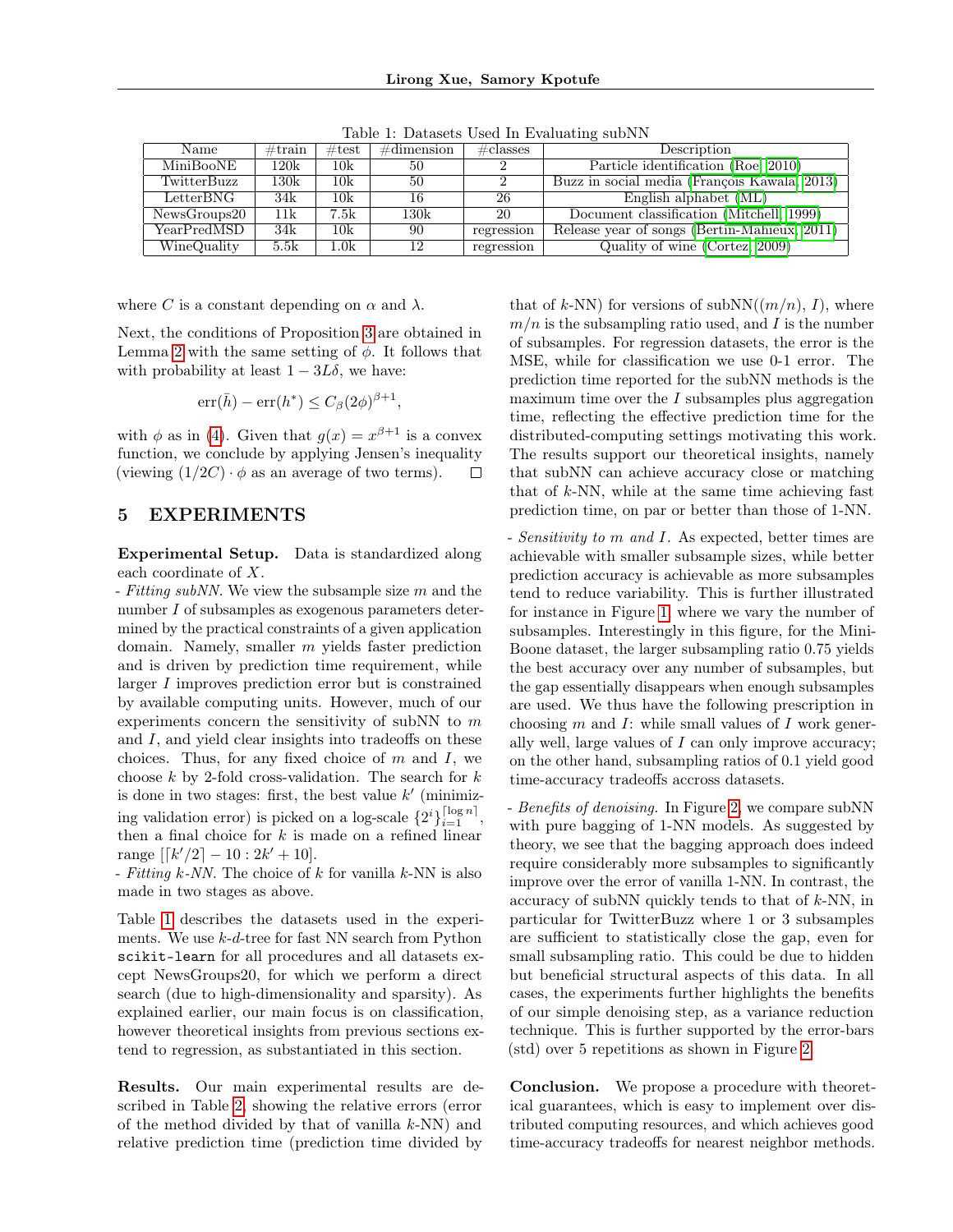Achieving the time of 1-NN, but the accuracy of  $k$ -NN

<span id="page-7-0"></span>

|                    |             | Relative Error |                | Relative Time |               |                |
|--------------------|-------------|----------------|----------------|---------------|---------------|----------------|
| Data               | $1{\rm NN}$ | subNN(0.1,10)  | subNN(0.75,10) | 1NN           | subNN(0.1,10) | subNN(0.75,10) |
| MiniBooNE          | .280        | 1.039          | $1.027\,$      | 0.609         | 0.247         | 0.547          |
| TwitterBuzz        | .405        | 1.000          | 1.005          | 0.550         | 0.185         | 0.522          |
| $\text{LetterBNG}$ | 1.127       | 1.086          | 1.144          | 0.459         | 0.219         | 0.396          |
| NewsGroups20       | 1.122       | 1.206          | 1.002          | 0.610         | 0.081         | 0.668          |
| YearPredMSD        | l.859       | 1.082          | 1.110          | 0.847         | 0.025         | 0.249          |
| WineQuality        | l.276       | 1.011          | 1.018          | 0.989         | 0.885         | 0.906          |

Table 2: Ratios Of Error Rates and Prediction Times Over Corresponding Errors And Times Of k-NN.



<span id="page-7-1"></span>Figure 1: Comparing the Effect Of Subsampling Ratios on Prediction And Time Performance Of SubNN. Shown are SubNN estimates using subsampling ratios 0.1, 0.5, and 0.75.



<span id="page-7-2"></span>Figure 2: Bagged 1NN Compared With SubNN Using Subsampling Ratios 0.1 (Left) And 0.75 (Right).